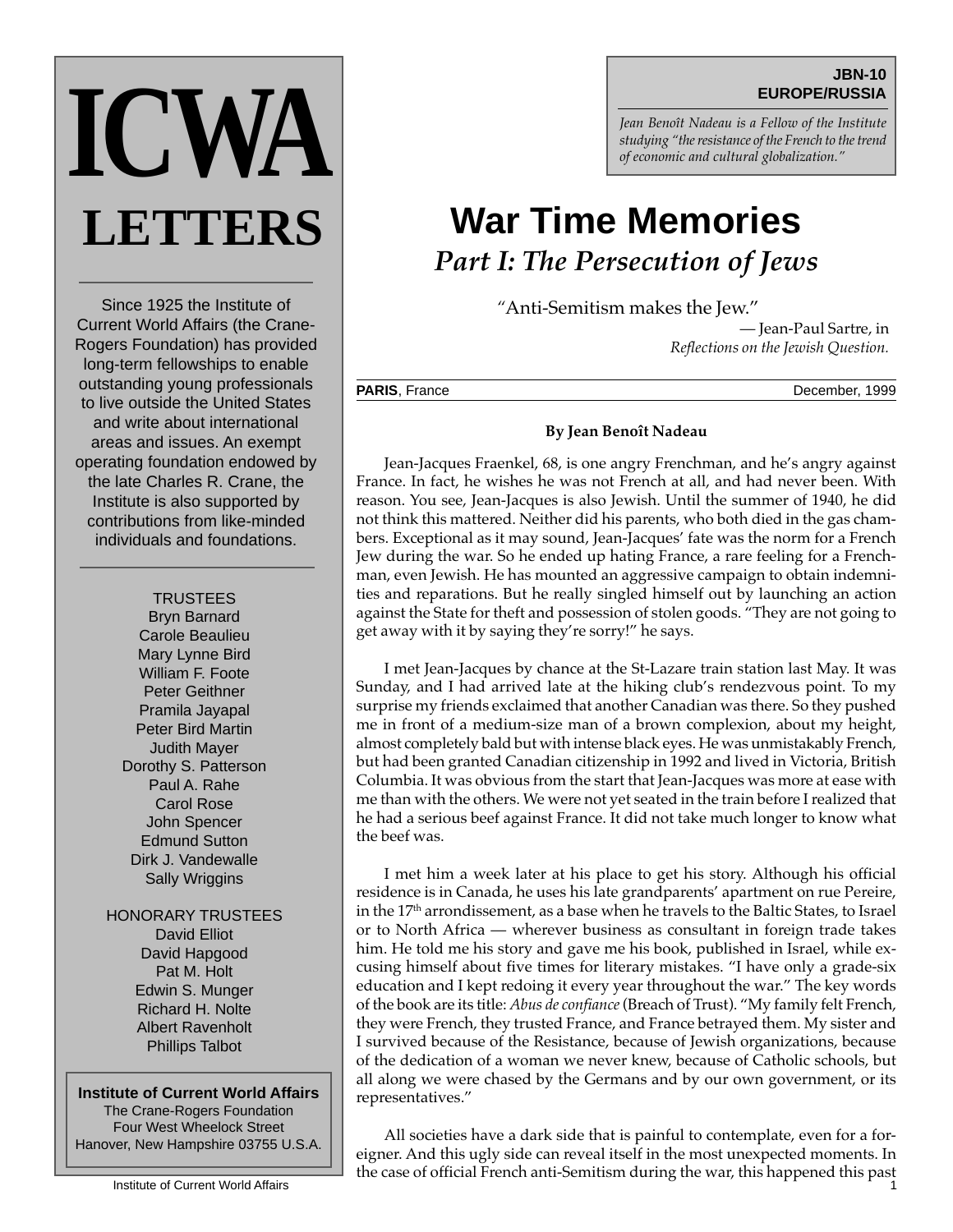

*Six hundred angry Jews at a meeting in Paris. Jean-Jacques Fraenkel is now a strong advocate to obtain compensation and indemnity from the French state, and is also suing the French State for theft and possession of stolen goods. "They won't get away with it by saying they're sorry."*

May, as I drove at night on the highway while listening to a program on the France Culture channel. Its content was of Louis Aragon's *Clandestine Poems*, 1 read by himself and recorded secretly during the war, mixed with excerpts from wartime French radio clips. In one, an enthusiastic radio reporter interviews buoyant French SS troops as they board the train to the Russian front. In another, Pierre Laval, Prime Minister of the Vichy government during the occupation (1940-44), declared: "*Je souhaite la victoire de l'Allemagne* (I long for Germany's victory)."

I was driving with a friend who was born in 1940 during the mass exodus of refugees fleeing from the marching German armies. He explained to me that, in effect, he had learned two versions of the same history. As a child, he was told that France had resisted German occupation and had been a victim of German persecution. But then, in the early 1970s, revelations began to corrode the statue of *la France résistante*. Most Frenchmen had been 11<sup>th</sup>-hour Resistance fighters; many collaborated until they had to save face near the end; profiteering was rampant and people took sides only when there was a clear winner; few killed Jews at gun point, but untold

numbers blindly applied anti-Semitic laws. General Charles de Gaulle, the great illusionist, convinced everyone that the regime of Vichy was not France. To the contrary, it *was* France, just as much as it would be false to think that the secessionist confederate government of the American South was not American. It was profoundly so, as much as Vichy was France. It took 50 years before a French president, Jacques Chirac, officially recognized France's responsibility in the genocide. To clarify the issue, this newsletter will deal strictly with the persecution of Jews, the next will be about collaboration and the Resistance.

\* \* \* When war was declared on September  $1<sup>st</sup>$ , 1939, few Jews realized that they would become what this was all about. Jean-Jacques' father, Roger, was a dental surgeon, one of the best in France, and a professor who had received the *légion d'honneur* at age 35 for his achievements. His mother Jeanine came from a family of Jewish Dutch bankers. This typical upper-bourgeois family viewed itself as French, first and foremost, and rarely as Israelite — a French euphemism for Jew. Only young Jean-Jacques, nine then, was being teased

<sup>1</sup> Louis Aragon (1897-1982) was part of the Resistance and his lyrical poetry was very critical of the open collaboration with Germany. He was also a convinced Stalinist, which doesn't make him a model of enlightenment. But the complexities of the French Left will make another topic altogether.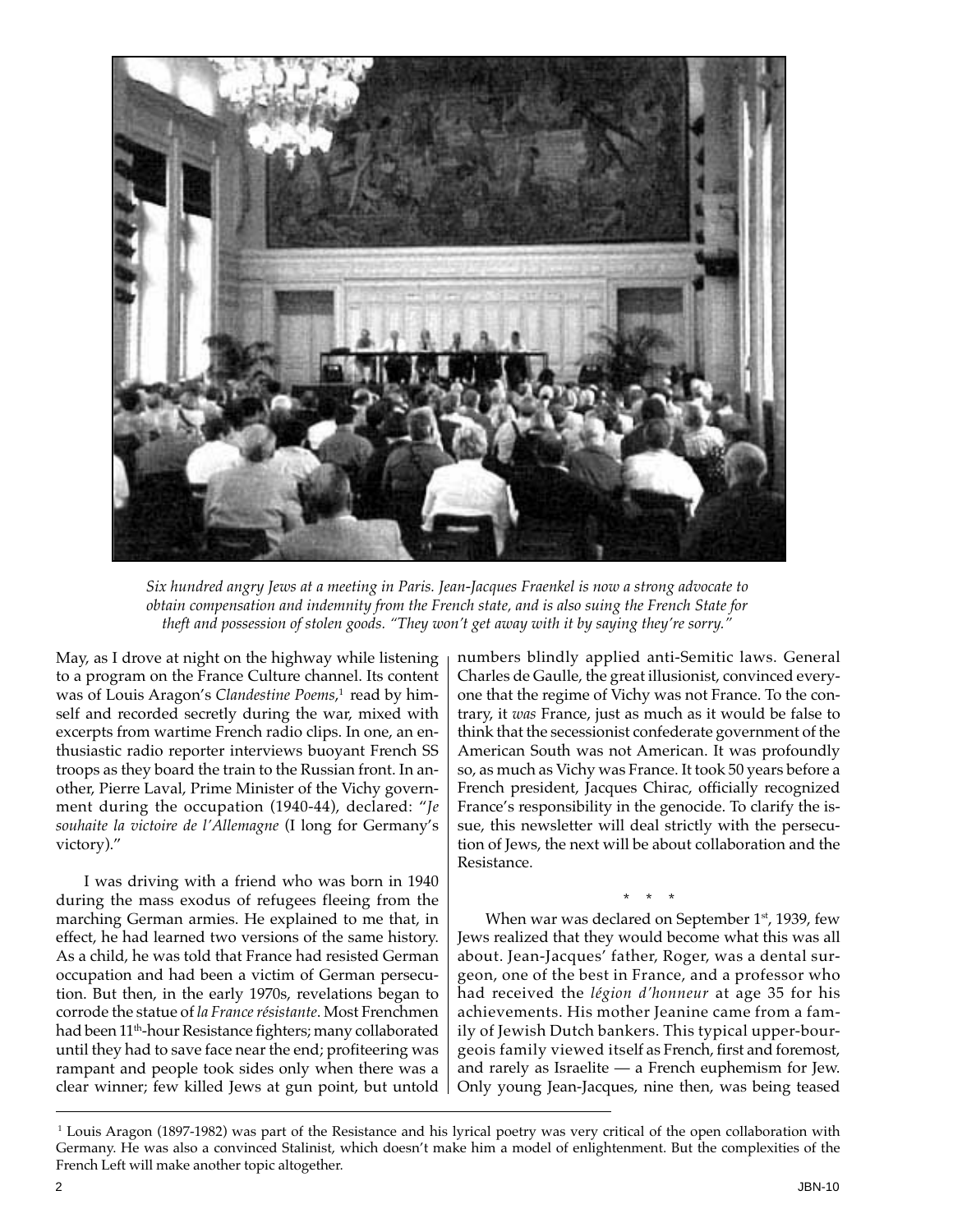and hazed about being Jewish — kids' stuff…

Like most men, Roger Fraenkel was drafted and waited for the Germans on the *Ligne Maginot*, that long, eastern defense line that proved so easy to turn. Teachers had been conscripted too, and school became a sort of educational daycare. This did not bother Jean-Jacques, who was a good pianist but an average student. In April 1940, his father had the good sense to phone his wife Jeanine and tell her to move the household to their country chalet, in Pontaillac, near Bordeaux. The blitzkrieg began on May 10 and the French were routed in a week. By mid-June, the German swastika replaced the Red, White and Blue flag of the Republic on Pontaillac's fort. On June 22, France signed the armistice. Like 1.5 million soldiers, Roger Fraenkel was taken prisoner, but he escaped, bought a motorcycle and a cyclist's uniform, and found his way to Pontaillac.

On July 10, the National Assembly voted the dissolution of the Republic and gave extraordinary powers to *Maréchal* Philippe Pétain, a WWI war hero who became the head of an anti-Republican, anti-parliamentary regime. Segregation began almost overnight. As early as August 1940, the Vichy government defined Jewish status, barring Jews from public offices and state jobs — even as teachers. Roger Fraenkel lost his title as officer, then his right to teach, then his driver's license, and was told he could not leave the city. Then the Law for the Exclusion of Jews from the Economy required that Jewish businesses be confiscated, that bank accounts be frozen, that Jews could not work. Eventually, any Gentile who wanted the shop of a Jew could ask city hall for a paper that gave the right to call it one's own. The government began establishing quotas for Jewish students, Jewish law-

yers, Jewish doctors. And they all had to wear the yellow star.

Petty plunder was rampant. Deprived of his driver's license, Roger Fraenkel decided to sell his car. His mechanic offered him 1,500 FF. But when Roger Fraenkel explained that he was selling because he had lost his driver's license, the offer went down to 500 FF. Taking stuff from Jews became fair game.

The attitude to take in the face of such persecution was a main bone of contention between Jeanine and Roger Fraenkel. Jeanine Fraenkel saw more clearly where this was all going and would not have obeyed avoidable laws, but her husband prided himself in his trust of the State. He went so far as to flatly refuse tickets to America on board the liner *Normandie* — an offer from Jean-Jacques' godparents, Marcelle and Gino Rossi-Landi, he an antifascist Italian engineer living in Paris.

**Institute of Current World Affairs 3** 3 Jean-Jacques sensed that life was becoming dangerous. Hazing was getting more vicious at school. He witnessed the arrest of a poor family of

foreign Jews to whom his mother had given food. He also remembers vividly the humiliating tone the French policemen used to address Roger Fraenkel during the Jewish census of October 1941, when all men had to declare their profession and status. Eventually, even Roger Fraenkel began to worry, and Jean-Jacques saw his father hide all his dental gold and platinum in the walls of their home.

Six weeks after the Jewish census, on December 12, 1942, French policemen and a German officer came to arrest Roger Fraenkel — one of the 743 Jewish people to be arrested that day. The police ordered him to pack his luggage with two days of food and underwear, but he refused.

"I'll settle this mistake at the police station!"

"You don't kiss me?" asked his wife.

"I'll be back in 10 minutes."

He never came back. Roger Fraenkel was jailed in the camp of Compiègne, 75 kilometers northeast of Paris. Jeanine Fraenkel was on the other side of the fence like hundreds of wives when their husbands were taken from Compiègne to Auschwitz on March 3, 1942. Roger Fraenkel was gassed on May 20, 1942 — his wedding anniversary.

But his fate remained unknown until 1947. In September 1942, the French government sent a letter to the Fraenkels saying that Roger was barred from the practice of dentistry — five months after his death. There was so little information that, when the rest of the family had



*Jean-Jacques Fraenkel with his yellow star. Even to this day, it never leaves him.*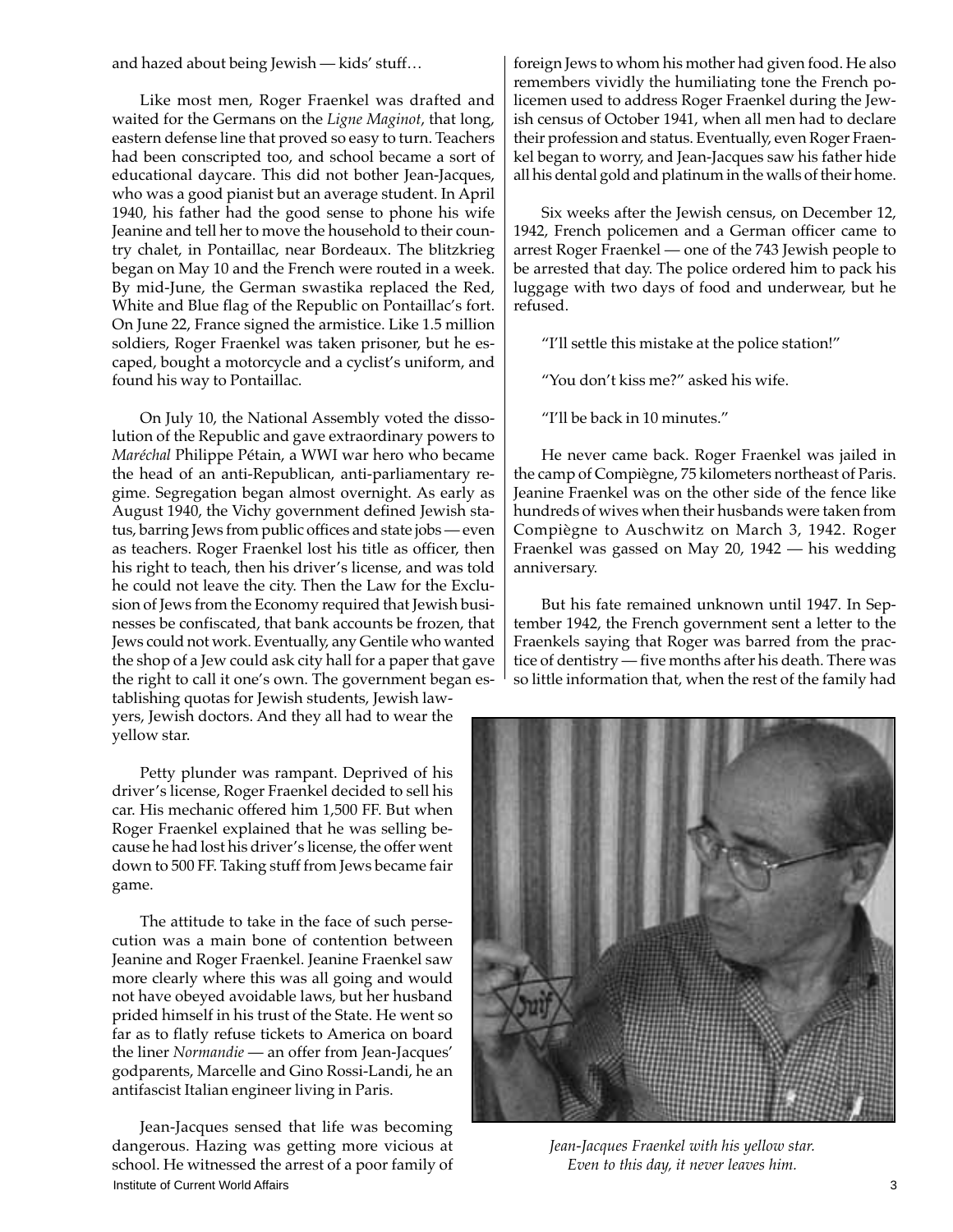

*Roger and Jeanine Fraenkel at their wedding in 1930.*

moved to Nice, Jeanine Fraenkel agreed to pay huge sums to a man who pretended he could get money and food to her husband in captivity.

Jeanine Fraenkel never saw her husband in the group of men being pushed around like cattle, but she swore to kill as many *Boches* as she could, and so joined the Resistance. With the help of Swiss friends, she tried to smuggle her children to Switzerland. The Swiss authorities refused to let them in — being Swiss, the friends wouldn't lie when asked who those kids were. Soon after, she too move to Nice. She stored her furniture (this vanished too), but as she moved, the concierge yelled that Jeanine could not take her furniture because city hall had put the seals on the door: the concierge stopped yelling when she realized she could ask for that nice sewing machine of Jeanine's.

The only safe haven in France at the time was Nice, which had been annexed by Italy at the time of the armistice. The city was alive with Jews because the Italian authorities showed no zeal in applying anti-Semitic laws. The French administration would regularly deliver Jews to the Italian army, which would release them. Claude Lehmann, whom I met in Les Vosges (see JBN-9) this summer, actually spent most of the occupation in Nice. "I was a friend of an Italian captain, a career officer who had been horribly wounded in Ethiopia. He knew I was a Jew, but he did not care."

Jeanine Fraenkel took the false identity of Aline Francel, and gave false names to her children. The keys to survival were not to follow rules, to get false IDs, and to have acting talent. "It required a lot of cool to get away

with accusations," remembers Claude Lehmann, who traveled regularly between Nice and Cannes as mailman for the Resistance. He too lived under a false name. The Gestapo questioned him once. "I was very red-headed at the time, and they asked me if I was a Jew. I had an answer ready and I took their question as an insult. 'Me, a Yid?!' I yelled. 'Are you crazy? Come off it! Kill the Jews!'"

Throughout the year 1943, Aline Francel was busy gathering intelligence for the Resistance. Her job consisted of watching seaside installations and compiling her observations in crossword puzzles. The children spent their days at home in silence, without ever going out to make the neighbors believe that they were at school like good French kids.

Nice became unsafe toward the end of the war in September 1943. Italy signed the armistice with the allies and Germany immediately occupied what was left of Italy to hold off the enemy. In December, the German army decided to crack down on Jews in Nice. "There were hundreds of soldiers, and screams everywhere," recalls Claude Lehmann. "One woman threw herself out the window. People yelled insults at the Jews being rounded up and I screamed louder than they. It was horrible, but you couldn't survive otherwise."

By that time, Jeanine Fraenkel and her children were gone. Her resistance work had begun attracting attention in the summer. Jean-Jacques had been smuggled back to Paris by a woman known only as Jacqueline — her



*hiking in Les*

*the rules."*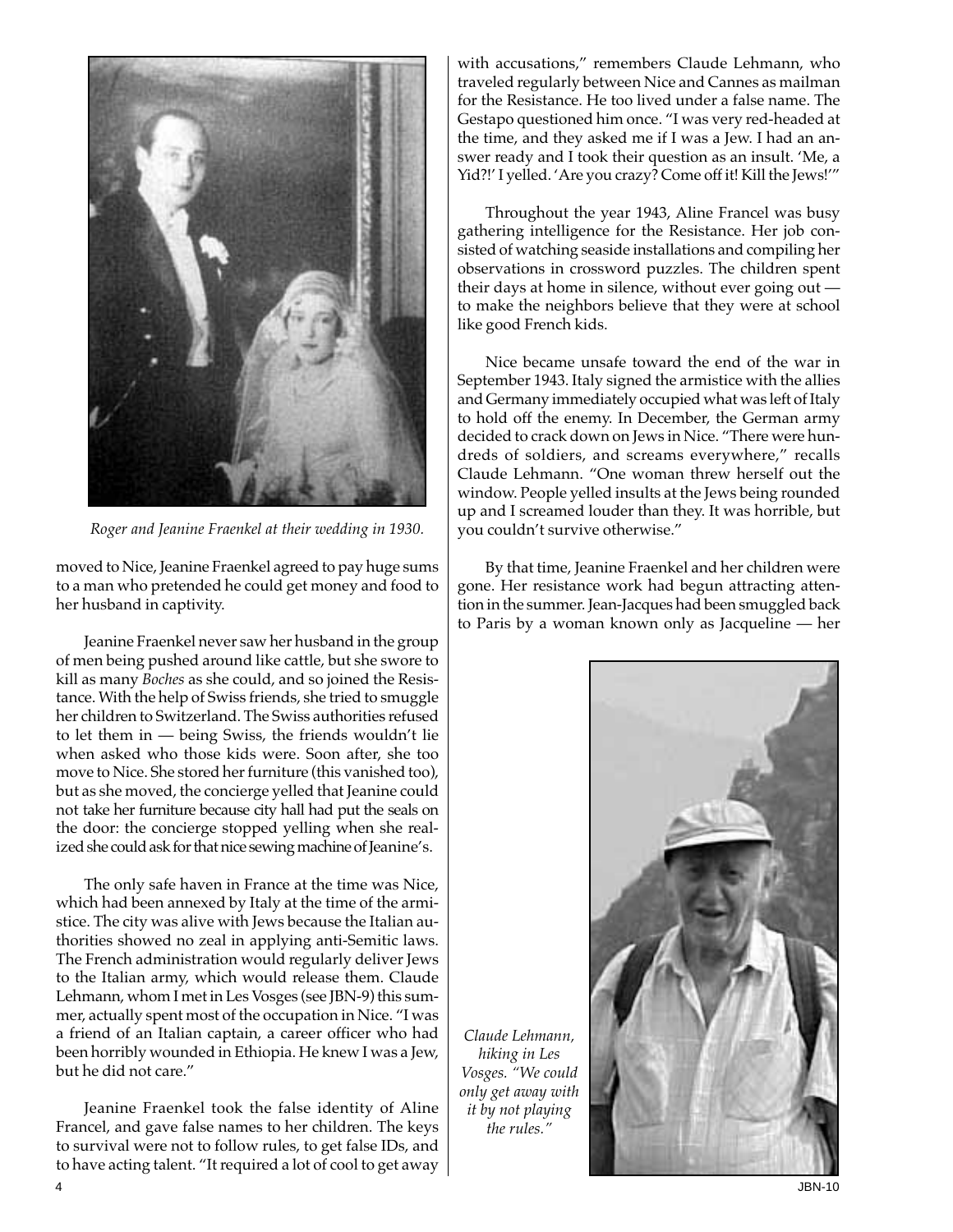

real name remains unknown. She took him to his godparents, Marcelle and Gino, the antifascist Italian engineer. In October, the godparents received a desperate message from Jeanine Fraenkel asking that another smuggler come and take her daughter.

When the smuggler arrived in early November, Jeanine Fraenkel had been arrested at the train station. After questioning (torture), she was sent to the infamous deportation station of Drancy, in Paris, on December 7, 1943, and gassed on her arrival at Auschwitz five days later — on the second anniversary of her husband's arrest.

As for Josette Fraenkel, left alone in her mother's Nice apartment, she had been taken in by her cousin Stella, whom the smuggler eventually found. Josette was smuggled back to Paris and finished the war in a college without seeing her brother once.

Back in Paris, Marcelle and Gino began feeling the heat when their house became the refuge of a parachuted resistance fighter from London who had missed his rendezvous. Jean-Jacques was sent to a Catholic school where he finished the war. It was in fact a *maison de redressement* (reformatory), but this was exactly what little Jean-Jacques needed at 12. Not that life was easy: he had a fist fight with one teacher-priest and another sexually abused him repeatedly. "But I was a real screwed-up kid by then."

Institute of Current World Affairs 5 Jean-Jacques' grandparents from both sides survived, as well as some uncles and aunts and his godparents,

but nobody rushed to care for Jean-Jacques and Josette, who were 13 and 11 at the end of war. "I was violent, undisciplined and doing pretty much as I pleased. I did not accept my parents' disappearance. I had not passed grade six yet. Throughout the war, we had no house, no youth, no friends. We were being hounded. We had to live in hiding. We could not talk about what we did. We could not speak. When we spoke, we spoke lies, and truth was always bad. And my sister and I had become strangers to one another." Jean-Jacques owes his moral rehabilitation to a group called *Revivre* (Living again) that helped orphans of Resistance fighters and political deportees.

His father's brother, also a dental surgeon, was finally appointed trustee for Jean-Jacques and got his nephew a job as dental mechanic, which allowed Jean-Jacques to get out of his home as soon as he reached 18. "I turned into a Jack-of-all-trades, changing jobs sometimes every week." He eventually got an engineering degree by taking correspondence courses. Married twice, divorced twice, he had two sons, now aged 48 and 30. He has lived in Peru, in Canada, in Africa, and in Israel — where for a time he tried to grow gladiolas. He sold piping, farm machinery, ambulances. And on the whole, he managed to pull it off.

In all, 75,600 of 300,000 Jews in France died in Nazi death camps — a minimal figure, according to David Douvette, a historian working for Jewish organizations. "When railway cars were not full, the police and the army would round up Jews in the street to fill them — without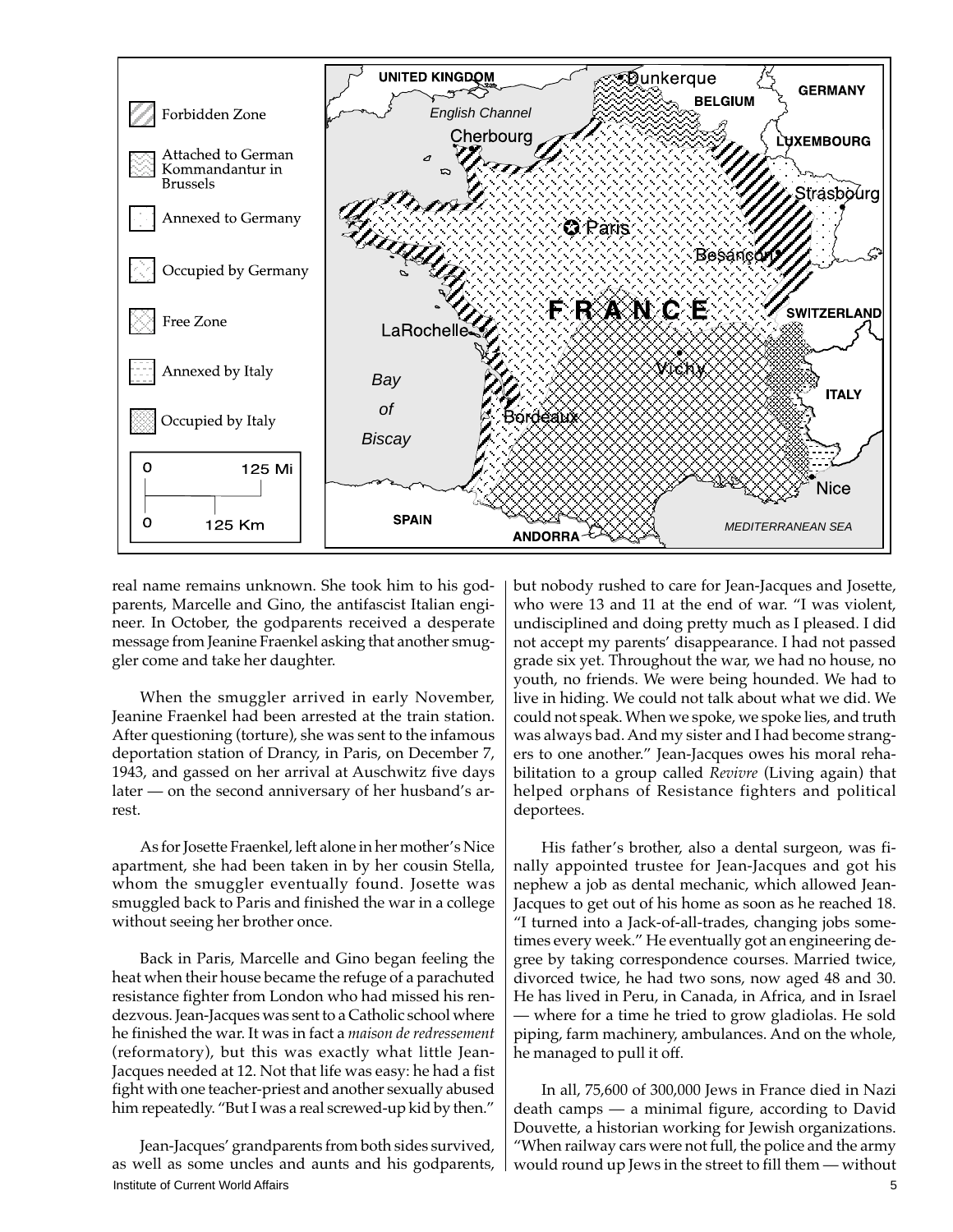

*Jean-Jacques lost his mother in 1943 and father in 1942, but the news was not confirmed before 1947. "I was a screwed-up kid."*

bothering to take names. The star of David was enough. Many Jews died in camps before being sent, and many more died in non-Jewish Nazi convoys as hostages or Resistance fighters."

\* \* \* What happened after this story is no less striking than the story itself. Indeed, it took years for people, even for Jews, to realize the involvement of France in the genocide. This arose from the fact that most surviving Jews did not want to be singled out, and preferred to be identified as Resistance fighters and political deportees — and forget about the persecutions. Besides, Jean-Jacques was busy starting a new life and did not look too much behind at first.

Yet the overall ambiguity toward the holocaust is obvious when considering one incident that took place in Austria in 1946. The trip to Tyrol was a summer vacation for 40 members of *Revivre*. At the Austrian chalet, the kids had a fine time — until they found 20 cavalry guns hidden in a swamp and an SS uniform in a closet. The kids sacked the entire inn.

"Nowadays, you would think it was a very odd idea to take 40 victims like us across Bavaria to Austria, which had been annexed to Germany in 1938, and where the vast majority of people welcomed Hitler," says Jean-Jacques. "But this takes us to the heart of the Big Lie. Austria, like France, successfully imposed the idea that they were victims of German aggression, and not participants." He admits he had to read many books to clear away the propaganda.

Over the last six months, my wife Julie and I have become friends with Jean-Jacques, who likes nothing better than being around Canadians. Canadians are everything he says the French are not: open-minded, fair, understanding, etc. This is a hot topic of debate with English-speaking Julie, who views Canadians differently. "I agree that I don't get the bad side; my English is far from perfect," agrees Jean-Jacques. "Nonetheless, that leaves me a place I can believe is nice."

At 68, Jean-Jacques has earned the right to have some illusions about the kindness of men. In a way, it is easy to think that a place like Victoria, BC is nice: it was hardly a place at all 100 years ago when France was on the brink of civil war over the fate of one single Jew named

Dreyfus.

French Jews had been granted full civil rights during the French Revolution, in 1791, and they had been enjoying full equality for a century when *capitaine* Alfred Dreyfus was accused of providing intelligence to Germany in 1894. After a mock trial, Dreyfus ended up in a prison camp in French Guyana; this calmed the strident anti-Semitic circles. There would have been no Dreyfus affair if, two years later, an intelligence officer had not realized that Dreyfus was not guilty and that someone else was. Without going into the subtleties of the affair $^2$ , Dreyfus became the pretext for the worst political crisis of the third Republic. It opposed a coalition of Republi-

*Historian David Douvette thinks that many more than 75,000 of France's 300,000 Jews died as a result of persecutions and extermination policies.*



<sup>2</sup> Dreyfus was judged again and found guilty again, while the other suspect was found innocent. Writer Émile Zola published an article titled *J'accuse* (I accuse) that got him a one-year jail sentence for defamation. Zola exiled himself to England. It was found that the main proof against Dreyfus was a forgery, and its author committed suicide. The Dreyfus trial was revived, but the War Council declared him guilty again and sentenced him to 10 years. Then the new President granted Dreyfus a pardon. Meanwhile, Zola died mysteriously in his home, and Dreyfus was found innocent and rehabilitated in 1906. The Dreyfus affair is generally regarded as the first manifestation of the power of international public opinion; the trials were reported in detail by the foreign press.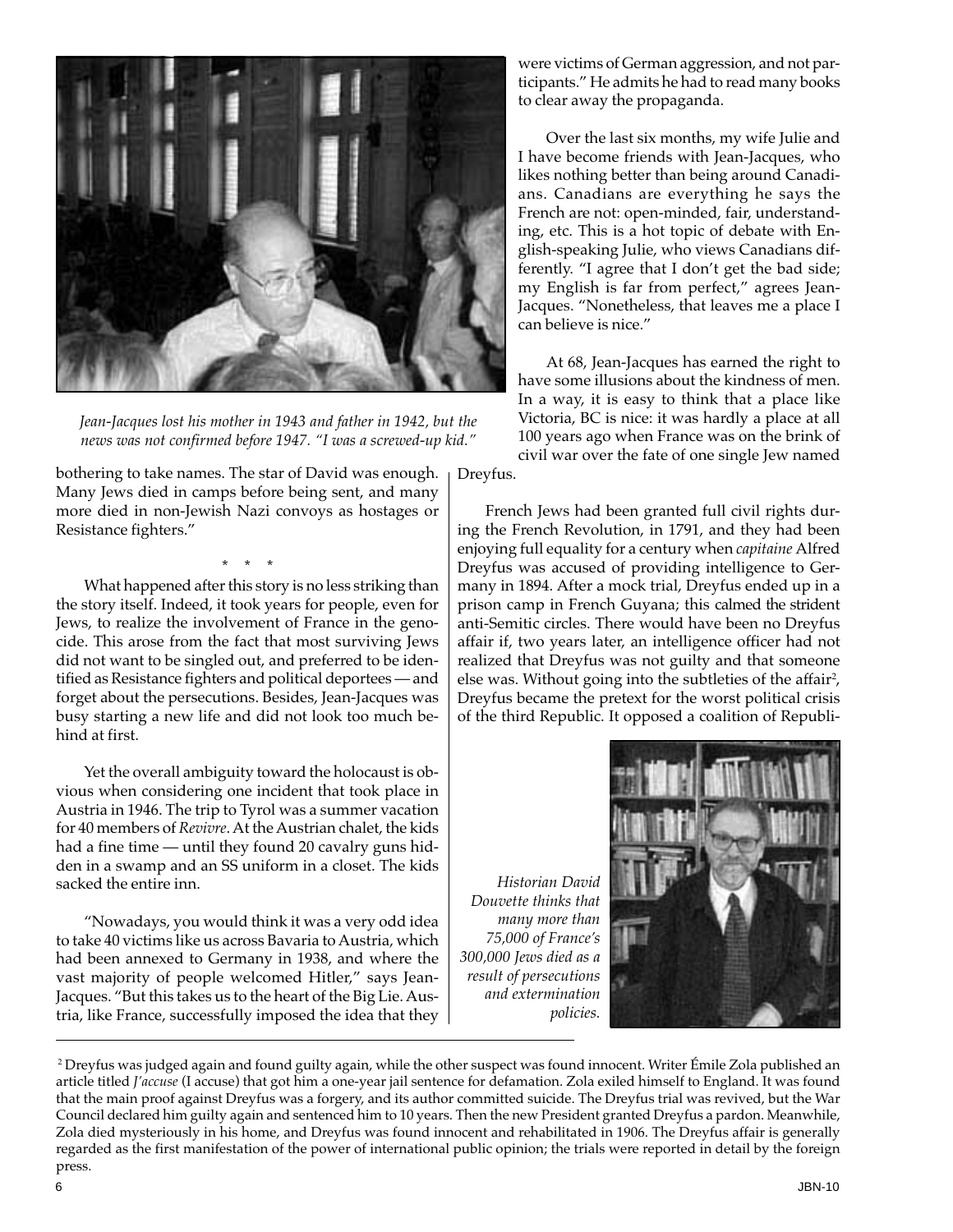*Maréchal Philippe Pétain (left) was France's head of State from 1940 to 1944. He rubber-stamped all persecution policies and never voiced a criticism. For him, the primacy of French authority over that of Germany's was paramount, even if this excused the worse. Prime Minister Pierre Laval (right) who was in power in 1940 and then from 1942 to 1944, declared on the radio that he wanted the victory of Germany. He died before a firing squad in 1945 claiming that he had let foreign Jews die to save French Jews. That set the standard.*



cans, radicals, socialists and anti-militarists, labeled *Dreyfusards*, versus a coalition of Conservatives, anti-Semites and Catholics that made the *anti-Dreyfusards* camp. This was exactly the same fault line you would find in 1940, but in 1899, the country barely escaped civil war.

Aside from stirring up international public opinion, the Dreyfus affair was the inspiration for the anti-Semitic laws of Vichy. France did not have a monopoly on anti-Semitism during the war, but its ways of being anti-Semitic were idiosyncratic.

**Institute of Current World Affairs 7** and 100 and 100 and 100 and 100 and 100 and 100 and 100 and 100 and 100 and 100 and 100 and 100 and 100 and 100 and 100 and 100 and 100 and 100 and 100 and 100 and 100 and 100 and 100 The first idiosyncrasy of French anti-Semitism, compared to the Germans' and the Poles', was the distinction made between good Jews and bad Jews. When French authorities had to choose, preference was always given to a good Jew. A good Jew was one who had been in France long enough to be integrated (two to five generations), who had fought in World War I, who had distinguished military service in the 1940 Battle of France, or who had rendered exceptional civil services to France. In short, a Jew anointed by Frenchness was better than a non-French Jew. Oddly enough, this mirrored exactly the French colonial model: natives were treated differently when they were regarded as "*évolués*" (evolved). According to French Senator Robert Badinter, himself a Jew and the author of *Un Antisémitisme ordinaire*, some French Jewish lawyers, being no less xenophobic than the Gentiles, tried to exclude themselves from anti-Semitic laws by arguing that foreigners, including immigrant Jews, were much more of a threat than French Jews. By 1942, the Germans ordered that all Jews must wear a yellow star, thus all Jews became bad Jews, without possibility of redemption. After the war, many anti-Semites defend their actions by arguing that this ranking of

Jews allowed them to save some from deportation.

The other idiosyncrasy of French anti-Semitism comes from the role of the government and the Administration. It is true that France is the European country where the fewest Jews, in proportion, were killed during the Nazi years, thanks to the self-sacrifice of some segments of the population. However, after the armistice in June 1940, France set up a legitimate government that produced 168 anti-Semitic laws and regulations. The first roundup of Jews in the  $11<sup>th</sup>$  arrondissement, in 1941, involved no less than 2,400 French police. Even though there was not even the shadow of a German soldier in Algeria (then a department of France), the harshest treatment was in fact given to Algerian Jews there.

Comparisons are useful and possible at the State level. Italy, although fascist, did not impose as harsh a treatment of Jews as France and refused to deport them — which explains why only 8,000 Italian Jews died in extermination camps. But the most impressive case was that of the minuscule state of Denmark. King Christian X never accepted racist laws, and neither did the administration. When the German occupation government asked that all Jews wear a yellow star, Christian X threatened to wear one himself. When it became clear that the Germans would deport Jews anyway, the Danes organized the escape of the last 7,000 Jews across the Oresund Channel to Sweden. So it was possible to say no.

There is a big difference between popular anti-Semitism and that of a State: a State makes the laws and decides on moral standards for all. Only a tiny minority has the moral stamina or the temperament to challenge this. What was the French head of State thinking? To this day, historians are still disputing whether Pétain was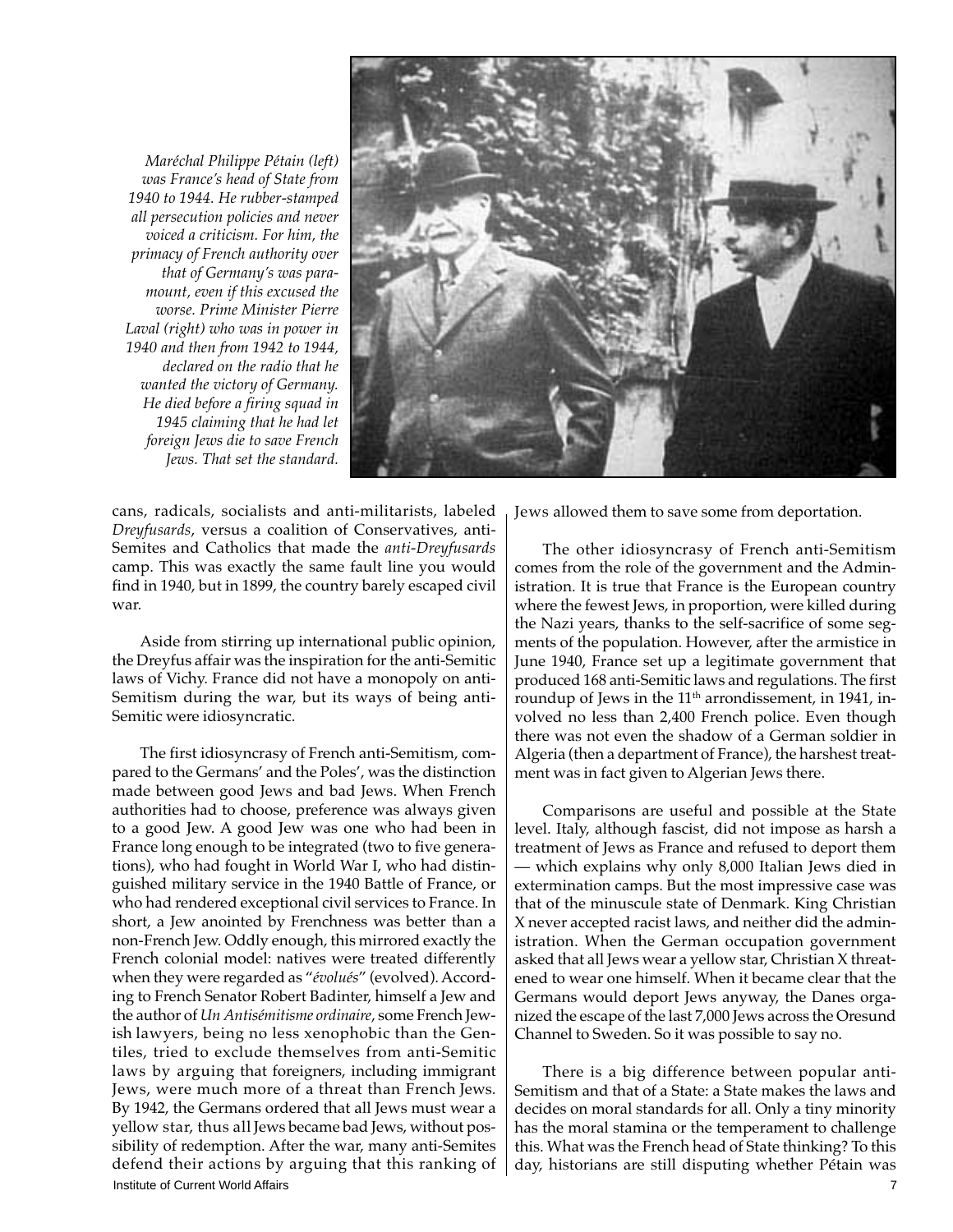sane, or whether he played a double game with Germany. One anecdote, in Pierre Bourdel's book *Histoire des Juifs de France* (History of French Jews) leaves no doubt about the perversion of nationalism that drove him:

In 1941, a doctor was asked to become president of the Order of Physicians: his mandate would be to apply a quota on Jewish doctors. The doctor protested to Pétain that he couldn't do it. And Pétain replied: "If you don't do it, the Germans will. *But we must not let German authority substitute French authority*."

In *Un Antisémitisme ordinaire¸* Robert Badinter tells how the French Bar never protested the treatment of Jewish lawyers whereas the Belgian Bar did. In the French tradition of *légalisme*, judges obey the law in spite of their personal convictions. They cannot declare

a law unconstitutional: they apply the law and the legislature deals with its constitutionality. But then France's motto was no longer *Liberté, Égalité, Fraternité,* but *Travail, Famille, Patrie* (Work, Family, Nation).

This goes far in explaining the apparent blindness of the State machinery, and of many people and institutions in general. When banks were asked to turn over names and account balances of Jewish clients, they just did so. They froze and confiscated 68,000 accounts. Five American banks, operating in France when the United States was still neutral, also complied, according to the report of the Mattéoli Commission on the Spoliation of Jews.

In the Museum of Deportation and Resistance in



*Kids' games can be cruel, and even worse when adults play it too. The sign reads, "PLAY YARD – reserved for kids – FORBIDDEN TO JEWS."*

Besançon, near the Swiss border, you can read an impressive amount of documents that testify to the *légalisme* of the state machinery. Instructions regarding the rounding up of Jews go so far as to establish a procedure in cases where Jews had a pet. One letter, from a *Préfet* to the *Commissariat général aux question juives* (Ministry of Jewish Affairs) is hair-raising. "I am honored to acknowledge receipt of your July 31<sup>st</sup> letter regarding the trains scheduled to leave in August for the purpose of deporting foreign Jews to eastern territories." There ensues a rather long congratulation, and the *Préfet* proceeds to explain which trains will leave from where. "Numbers 19, 21, 24 and 26 will be for children."

Popular looting lasted until there was nothing any-

*'This high!" says Jean-Jacques as he shows the height of the pile of coal in his maternal grandparents' apartment, now his. They had to get the coal out of their cellar and into the bedroom when the owner of the bar downstairs simply asked for it. He had one cellar and they had two. "The lease says they are ours," argued the grandfather. "You're in no position to argue," replied the bar owner. "Where will we put the coal?" asked the grandmother. "You can put it there..." The matter was settled for a pound of coffee.*



more to take. "Jews became a general source of unearned income," says Jean-Jacques Fraenkel. The State showed the way: there was a violent legal battle between Vichy and the Germans to know who would have the monopoly on the realization of Jewish goods. The Germans settled for 10 percent, the rest went in the French treasury or was distributed to individuals. Many did not wait, and helped themselves. Rich Jews were victimized, and so were poor Jews, the vast majority. People took furniture, sewing machines, children's books.

Protest against the treatment of Jews began slowly in the general population, and only when there was not much more to take. Decency began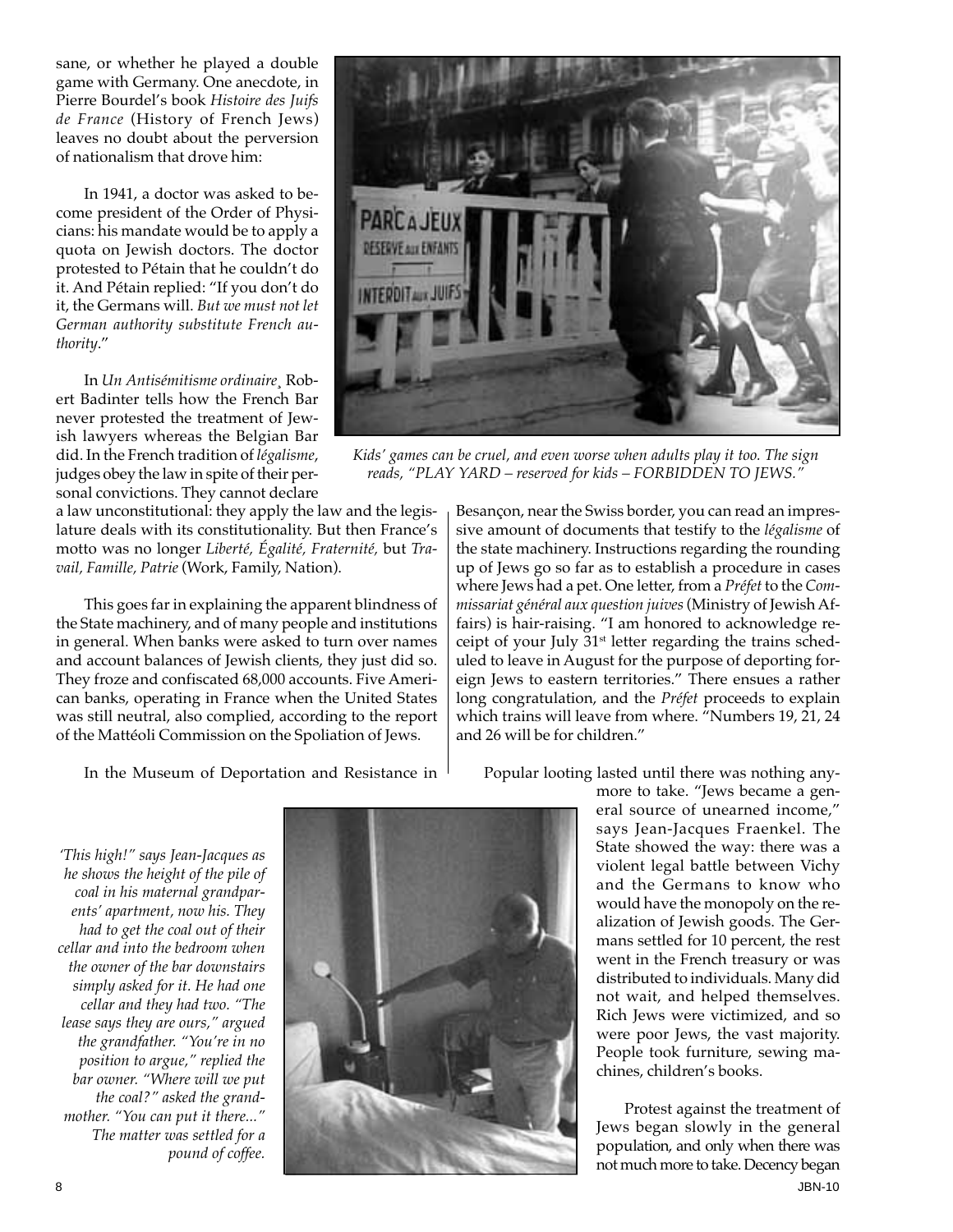in Protestant and Resistance circles at first. On the whole, though, not much was said and done until 1942, when Catholic bishops preached that Jews were people after all.3

\* \* \*

"How I wish the American army had purged occupied France and purged the whole system instead of letting in de Gaulle!" says Jean-Jacques Fraenkel, who is not afraid of unpopular ideas. At the Liberation in August 1944, many high-profile collaborators were sentenced and judged, but relatively few were tried for anti-Semitism or crimes against humanity in spite of the obvious involvement of the Administration. The American army had plans to take control of France, but General Charles de Gaulle, head of the Free French Forces and of the Resistance, was quicker in establishing his legitimacy. This effectively prevented the installation of an occupation government like the ones that were set up in Holland, Germany, Italy and Japan in 1945. The Resistance was *Gaulliste* and the French administration

bought itself moral virginity by becoming *Gaulliste* too. This is why a man like socialist François Mitterrand, who held office in Pétain's government until 1943, could become president of France and run the country from 1981 to 1995 although his *Pétainiste* past was known in élite circles.4

To this day, the overall ambiguity remains. Julie and I had ample proof of this on the very first week of our stay, in January 1999, when we attended a show by actor Fabrice Luchini, reading from famous French authors (see JBN-1). Among these was Louis-Ferdinand Céline. An odd choice, Céline. The author of *Voyage au bout de la nuit* (Journey to the End of Night) was such a strong anti-Semite that he fled to Germany when the Americans liberated France in 1944. Céline is regarded as a literary genius in France and very few people will agree that this author should be condemned for his ideas.

This kind of double moral standard occurs constantly. Another case, often quoted now, is that of Commandant Jacques-Yves Cousteau, who was the little brother of Pierre-Antoine, the editor of a virulently anti-Semitic paper called *Je suis partout* (I am everywhere). In 1941, Jacques-Yves complained in a letter that it was hard to



*Marcel Trajster found out that indemnities of 400 million DeutscheMarks paid by Germany in 1961 for the benefit of French Jews were never redistributed by the French government.*

find an apartment when there were still so many Jews to get rid of. This did not prevent him from becoming a member of the *Académie française* in 1988 — under Mitterrand.

This is why it took so long before ex-Finance Minister Maurice Papon was tried. In 1981, the weekly *Canard enchaîné* published an investigation into the role of Maurice Papon in the deportation of Jews when he was Deputy Préfet of Bordeaux under the Vichy government. It took 18 years to try him, and the trial seemed to start going somewhere only when Mitterrand's successor, President Jacques Chirac, came into the picture. But Papon's sentence, 10 years for Crimes against humanity, $5$  is a triumph of ambiguity!

In conversation, many French people, including Jean-Jacques, make the connection between this past that was never exorcised in France and Austria and the rise of the far right in both countries — the extreme right recently won 27 percent of the electorate in Austria and entered a coalition government. They use the same old rhetoric of *La France aux Français* (France for the real Frenchmen), and denounce the plot of immigrants against France. Ultra-Rightist Jean-Marie Le Pen said that the gas

Institute of Current World Affairs 9

 $\,$  There is no link as such between French Catholicism and anti-Semitism since in Germany, anti-Semitism came mostly from Protestants. In France, where Catholics tended to be anti-Protestant, Protestants and Jews developed a sympathy and a quiet complicity. But there is no debating the fact that, until Pope John XXIII's Vatican II Council, the cathecism identified Jews as deicide people, or God-killers. Jesus himself had been the only Jew to get away with having a Jewish mother, but this was just one more leap in logic on the part of anti-Semites.

<sup>4</sup> Strangely, Austria went through a similar controversy. In 1986, the World Jewish Congress revealed that the presidential candidate Kurt Waldheim, who had been Secretary General of the UN from 1972 to 1981, had been heavily involved in the German Army and possibly in the persecution of Jews. In the face of such foreign interference, the electorate closed ranks and elected Waldheim, who held office until 1992.

 $^5$  Papon was also in charge of the Parisian police in 1961 when 100 to 300 Algerians were beaten to death and thrown from bridges. The number is vague because the issue was never properly investigated; it was the end of the Algerian war and the authorities, which had some far-right sympathies, were somewhat nervous.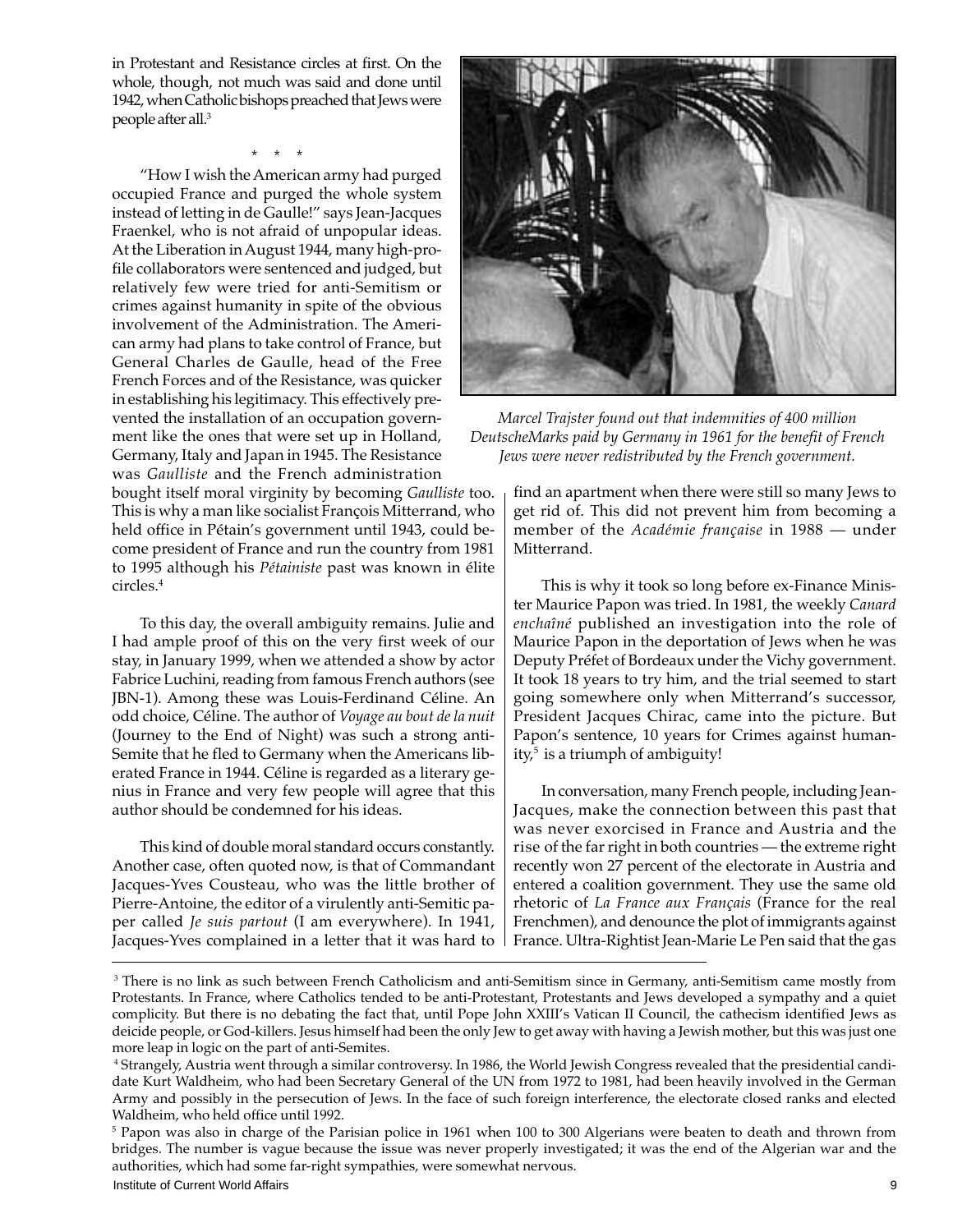chambers were a mere detail in World War II's history. And the guy is still around in spite of the fact that the government has laws against the propaganda of hatred, but they did not apply them in his case!

\* \* \*

It took 50 years for a French president to admit publicly that France was responsible of the persecution of Jews, and another 50 years might be necessary before indemnities and reparations might be paid to the victims.

When president Chirac declared the responsibility of France in the genocide in July 1995, he added that France had *une dette imprescriptible* (a imprescriptible debt, meaning that it could not be taken away by any external authority). This did not fall on deaf ears. Now numbering 700,000, the French Jewish community is the world's second biggest Diaspora after the United States.

"I don't care for excuses. I want reparations," said Fraenkel on June 24 to an attendance of 600 angry Jews assembled at the city hall of the  $13^{\rm th}$  arrondissement. It was an old crowd: the youngest of them, born in 1944, are now 56. The 30,000 French survivors of the *Shoah* (Holocaust) have never been compensated as such. All put their hopes in Jean-Jacques' *Coordination des enfants juifs survivants de la Shoah* (Committee of the Jewish Children Survivors of the Holocaust).

Jean-Jacques' committee and an increasing number of organizations are asking for four years of social security, plus interest, plus retirement money, and that the money be managed by the State. "The government pays compensations to civil victims of bombardment, to war veterans, to orphans of war veterans, to prisoners of war, to Resistance fighters, to ex-prisoners of war, and to political deportees. But no community was persecuted like Jews."

A case in point is an indemnity of 400 million Deutsche Marks paid by Germany to France (and all other occupied countries) for the benefit of French Jews in 1961. "The French government took the money but never redistributed it," says Marcel Trajster, a member of the *Coordination* and head of another association, *Enfants oubliés* (Forgotten Children). "As a result, a French Jew born after 1927, and therefore not a French citizen according to the laws of Vichy, is entitled to German compensation, whereas a French Jew born before 1927, receives nothing from France."Paradoxically, the reason for this may be a French regulation against racism by which it is illegal to ask of someone's origins or faith, even in a national census (see JBN-3). Legislators meant well, but the perverse

effect is that Jews who would be entitled to an eventual compensation cannot be asked whether they are Jewish or not! Once again, *légalisme*.

Finally, in March 1997, the French government decided to move — slowly — by creating a commission to evaluate the spoils, presided over by Jean Mattéoli, an ex-Resistance fighter and political deportee. It began as a narrow exercise of accounting for looted spoiled goods still in possession of the State — it was found that many paintings at the Prime Minister's office were war spoils. In fact, these works of art were officially registered as belonging to Jews, whose names were known, but the ministry of Culture never showed any enthusiasm for letting the fact be known to those involved!<sup>6</sup> The investigation has now been extended to all banks, insurance companies and professions. The commission has yet to estimate the cost of the contents of the thousands of households that were looted of their furniture, records, children's books and beds. At first, the commission repeatedly explained that it excluded the notion of a global indemnity to survivors. Last fall, however, its president changed his mind and recommended that the government pay 3,000 FF per month as an indemnity to orphans of persecuted Jews.

This did not include all survivors, but Jean-Jacques was quite happy that the government was finally moving his way. Even so, two months later, in December, the administration tried to undercut the government's commission. The administration's report, signed by the five chief inspectors of Defense, of the Interior, of Foreign Affairs, of Finance and of War Veterans, concluded that France had been the most generous country in the world regarding the treatment of Jews. This report is clearly aimed at undermining the Mattéoli commission, but the facts put forward do not distinguish between persecuted Jews and other categories of victims like civil victims of bombardments, political deportees, orphans of Resistance workers and war veterans. Most persecuted Jews do not fall in those categories. Concludes Jean-Jacques: "This just goes to show you that the administration can act when it's *really* against something..."

\* \* \* Parallel to the battle for indemnities and reparations, Jean-Jacques Fraenkel has launched a personal legal action against the French government for theft and possession of stolen goods. "They stole my family's furniture, my father's cabinet, even his patents!" He can sue because of the clairvoyance of his mother who saved every paper sent by the government for the purpose of depriving the family of every right and possession. "Few survi-

<sup>6</sup> Journalist Hector Feliciano blew the whistle in a book published seven years ago, *Le Musée disparu (Lost Museum).* Feliciano explains that the Ministry of Culture has a catalogue of the Jewish art in custody, with the owner's initials, and another list listing robbed owners by their full names. The Ministry never matched both lists.

<sup>7</sup> In the meantime, Jean-Jacques has also launched another action against the national railroads for complicity in Crimes against humanity for deporting his parents to their death. However, in this case, he has no papers: the national railroads, although public, can keep documents secret for 30 to 150 years! "If nothing works, I will launch a class action suit from abroad."